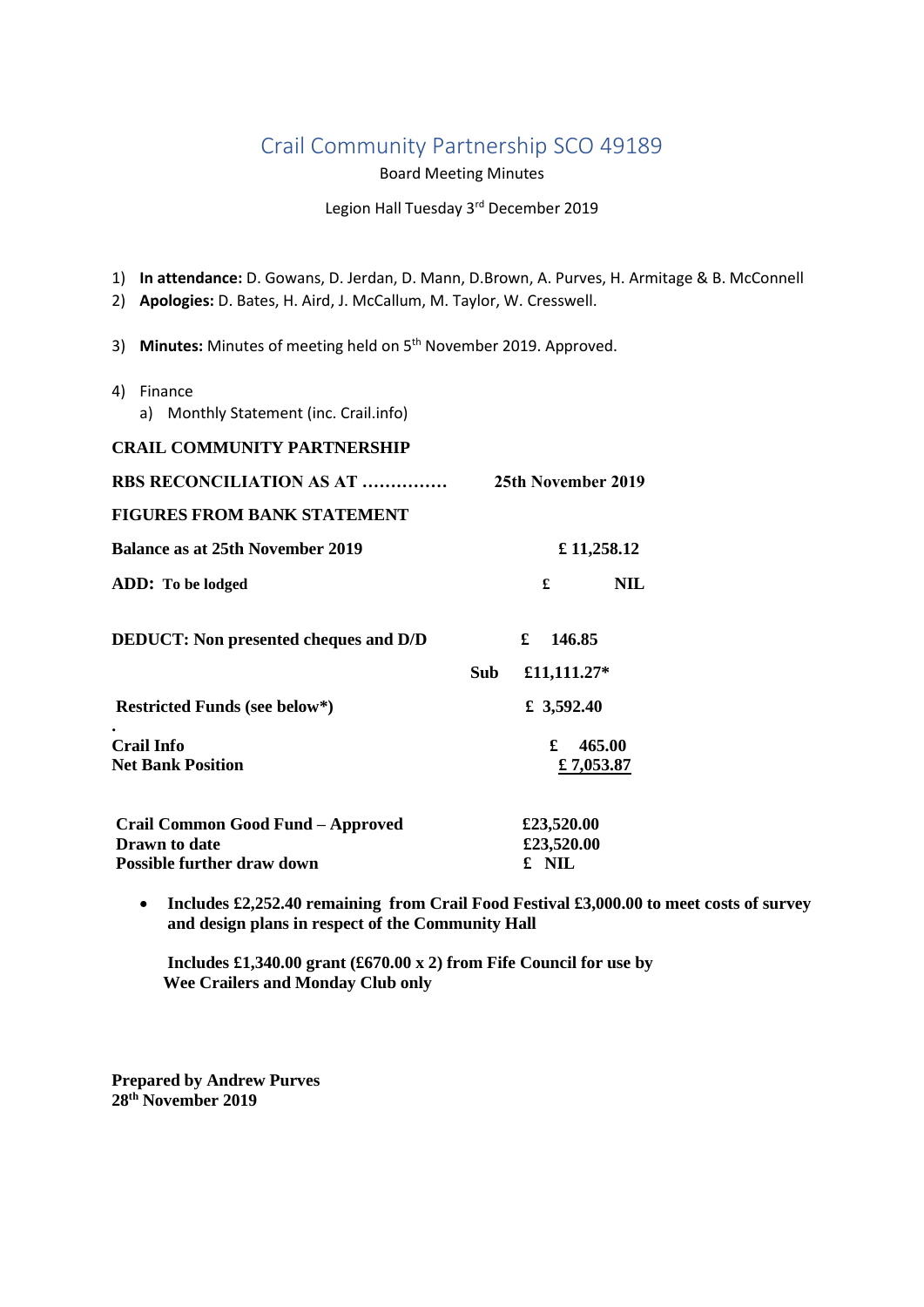- b) Insurance
	- i) A Public & Product Liability insurance policy has been purchased, from Keegan and Pennykid, Insurance Brokers, Edinburgh. K&P regularly act on behalf of charities and groups such as Scouts. The premium is £117.25 for £2 million cover with Royal and Sun Alliance.
- c) Payments to 3rd Parties
	- i) Distribution of funds acquired by CCP for third parties, from funding bodies, should only be released with submissions from the  $3<sup>rd</sup>$  Party, with clear intent for legitimate use and a declaration of responsibility for the funds.
- d) Online Banking. New setup will still be single online authorisation, with additional Authorisers, H. Aird and D. Gowans. Email  $(2^{nd})$  approval will always be made, and the additional Authorisers will be informed of any online payments made.
- 5) Fund raising.
	- a) CPS Denburn park Paths for All. CPS holds the majority of PfA grant (residual on completion). No further funds sought at this time, while plan for Denburn Park is evolving.
	- b) Asset transfer Scottish land Fund Crail Community Hall Application submitted for £8,424 for Stage One Business Plan creation; plus Stage Two Acquisition £67,000 Capital and £10,000 Revenue (fund to provide staff to support acquisition/transition).
	- c) FC Fund & Awards for All (TNL) Monday Club £670 still with CCP and £670 for Wee Crailers.
	- d) Scottish Regional Food Fund Driven by Crail Food Festival seeking funds to create a Food Retailer Map. Annie Mars leading.
	- e) TNL Climate Action Fund. Intention is to create an East Neuk initiative, led by Sonja Potjewijd. Registration with funding body to be in by 18<sup>th</sup> December.
	- f) Robertson Trust CCP staff funding. No Action to date.
	- g) The Fore Trust Registration on Monday  $9<sup>th</sup>$  December. Dennis Gowans leading.
- 6) Membership update & volunteers
	- a) Membership is 133 (6 Associate, 126 Ordinary, 1 Junior).
- 7) Charrette Report update DJ
	- a) CCH Drop-In on  $11<sup>th</sup>$  January (pre-meeting  $7<sup>th</sup>$  January)
		- **b) Action:** Advertise in Crail Matters ( $16<sup>th</sup>$  Dec and  $6<sup>th</sup>$  January) DG/HA
- **8)** Sub Committees

# **a) Harbour Improvement Plan**

- **i)** As owners of the harbour, Fife Council need to approve the 'wish list' and consider any safety / liability issues. Fife council have been slow to respond.
- **ii)** However, Two CHIFA representatives attended the annual Harbour Users' Meeting in Glenrothes in November. They learned that there was to be a new Harbour Engineer in post in the New Year. He will be accompanied by CHIFA representatives when he visits Crail in early January.Initial enquiries to Scottish Government about Seafish and the Fit for Purpose Harbour Scheme revealed that these funding streams have been delayed by Brexit Blight. Enquiries will continue in the New Year
- **iii)** CHIFA would like a website. Host on Crail.info? **Action: DG/HA**